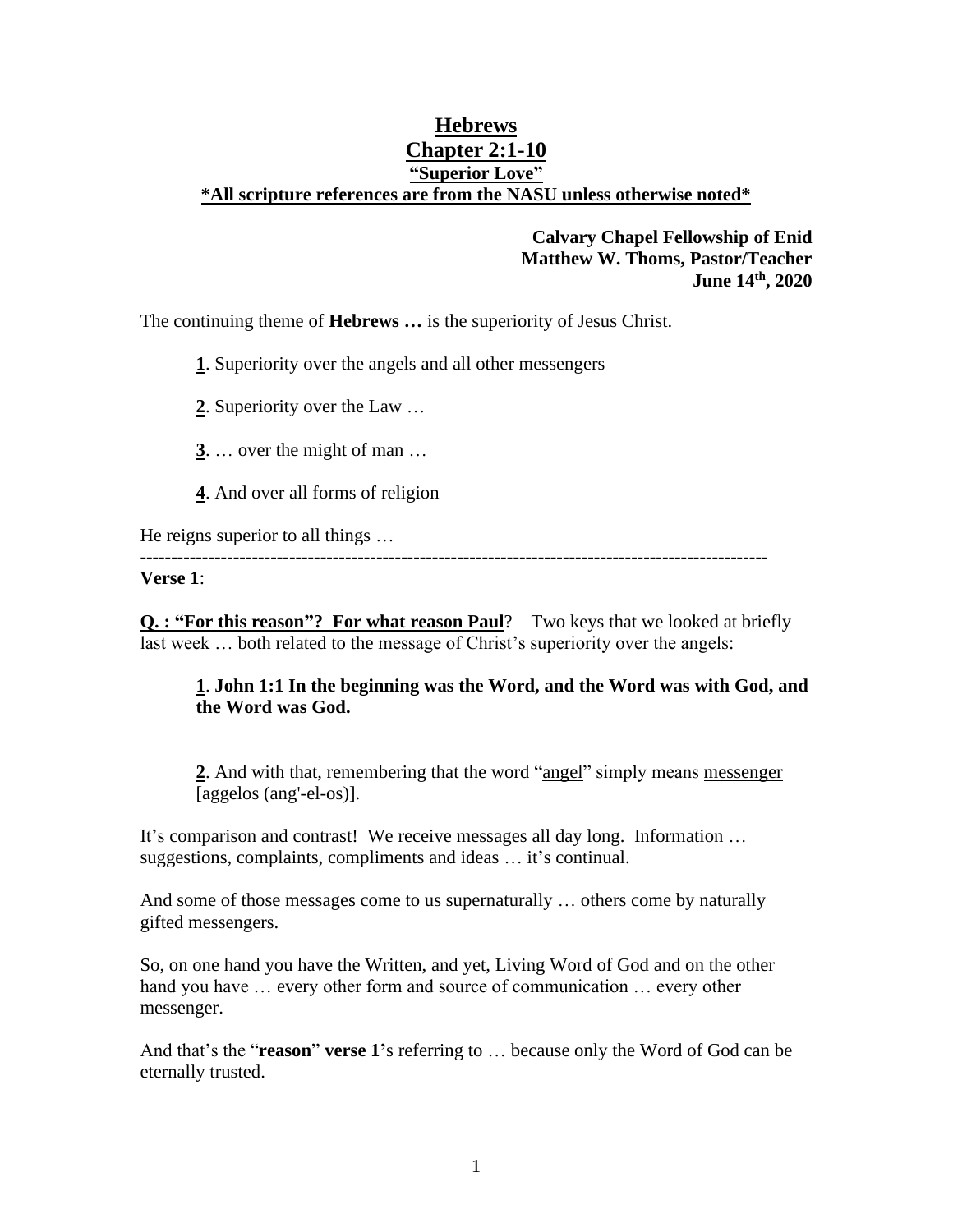So, what the passage is telling us is that we need to "**pay much closer attention to**" the sure and certain Word of God.

The phrase in the Greek is perissoteros prosecho (per-is-sot-er'-oce pros-ekh'-o) and although it sounds a little awkward in the English, the most literal translation is … to more superabundantly adhere to.

"Because we're bombarded with messages and information all day long … much of it coming from seemingly reliable sources … we must more superabundantly adhere to the Written, Living and Unchanging Word of God."

**Q. And if we don't**? – The warning is true … we will drift! Pararrhueo (par-ar-hroo-eh' o) in the Greek … meaning to flow by or carelessly pass … referring, of course, to the truth. We will flow by or carelessly pass, the truth if we fail to give more earnest heed to the Word of God than to all other messages and messengers.

*In Southern California there's a Marine Corp installation called Miramar and when I was still active duty and livingnear there, we went camping on a beach just south of that for a week. It was great … four families (three of them strong believers). We played in the surf all day and sang praise around the campfire half the night … a wonderful time.* 

*But one day, a friend and I were out on boogie boards. It was probably our 10th trip out of the afternoon and we were getting tired so after we'd paddled out several hundred yards, we decided to take a break. So, we each flipped over and lay back on our boards … just looking up at the sky and soaking in the sunshine. Literally, we were talking about the wonder of His creation as we looked and enjoyed it … just giving praise to Him.*

*But, after, what seemed like just a few minutes, we were refreshed, and flipped back over ready for another fun ride in to the beach, but when we did … no beach … no shore anywhere in sight. Man … that will put you in a quick panic!* 

*Well, once we got our panic under control… we evaluated the situation. We looked at the position of the sun and tried to determine the direction of the waves … taking into consideration, the direction of the wind … and ultimately we gave it our best guess and started paddling.* 

*Praise God we guessed correctly and it probably wasn't five minutes before we could see land on the horizon, but as we got closer and closer we realized that we didn't recognize any portion of the land we were approaching.*

*To make a long story shorter … when we finally made it to shore … we crawled up on the beach … inside a restricted Marine Corp training site and walked the three or so miles back to our campsite … all the way talking about the lesson God had just taught us.* 

Pastor Skip Heitzig points to the passage in **Acts 16** where the Philippian jailor asks "**…**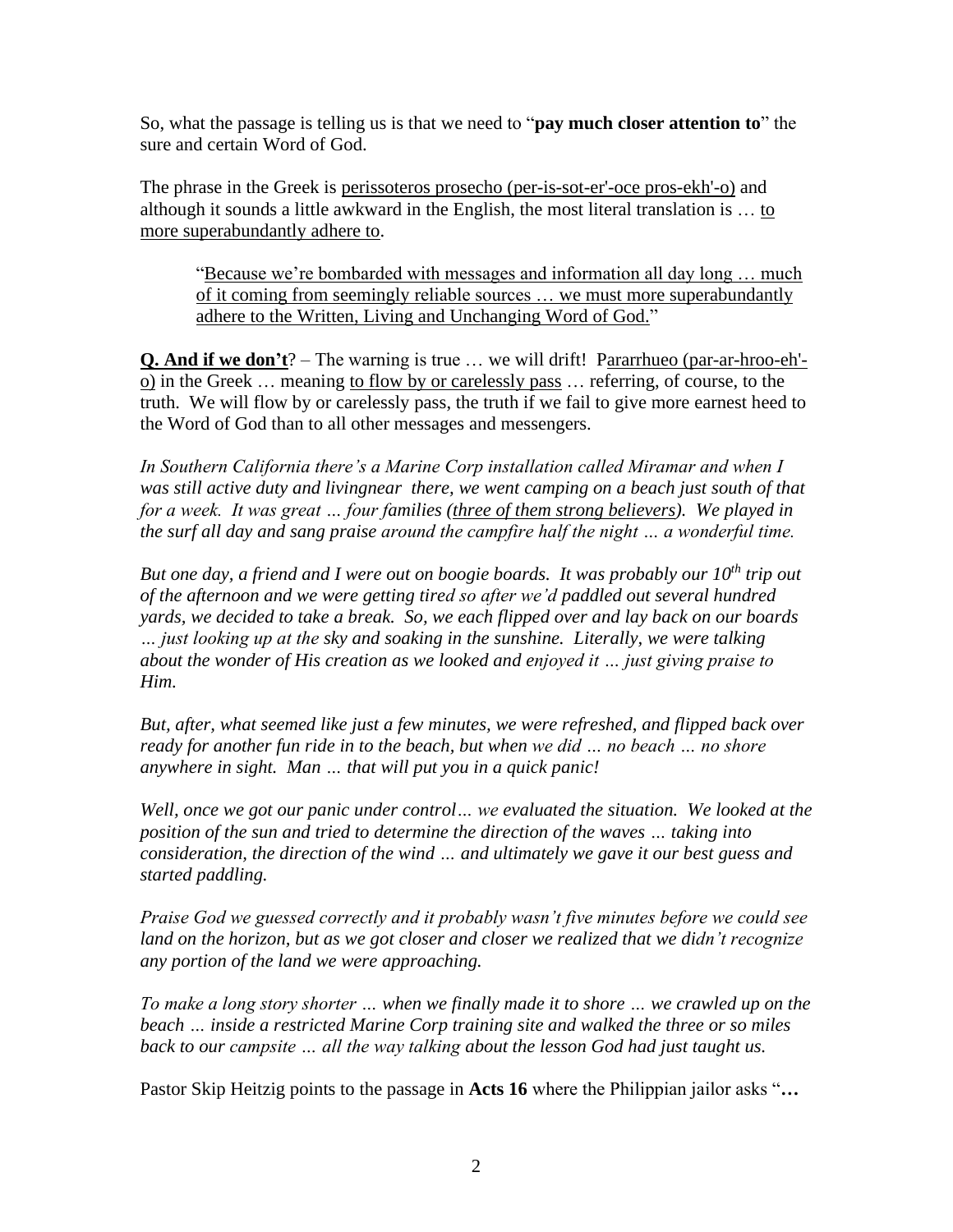**what must I do to be saved?**" and Paul answers "**… Believe in the Lord Jesus …**" to which, Skip then asks ... "Then what must you do to be lost?"

**Q. The answer**? – Absolutely nothing! Lost happens with no effort at all. All you have to do is drift a while and you'll wake up thoroughly lost.

As believers, we avoid the danger of drifting by anchoring ourselves to the Word of God. Not to other believers … although that's good and important as well.

Not to a church … although neither can we forsake the fellowship. Not even to prayer or service or surrender to the Holy Spirit.

> No … we must anchor ourselves to His Word. That's how we prevent drifting.

----------------------------------------------------------------------------------------------------

**Verses 2-4**: Every Biblical message recorded as being delivered by angels has come to pass just as it was spoken.

"Abraham and Sarah … you're going to have a child in your old age." **Genesis 18**

"Sodom and Gomorrah … judgment is at hand" **Genesis 18-19** "Mary, you will conceive God's Son." **Luke 1:26-38**

So, it's just as **verse 2** says "**… the word spoken through angels proved unalterable, and every transgression and disobedience received a just penalty**".

**Q. And if every message delivered by angels has come to pass, how much more reliable is the very Word of God**?

**Q. And how will we escape if we neglect the salvation of Jesus Christ**?-- We can't go back to the Law … because under the Law, "**… every transgression and disobedience receive**[s] **a just penalty**".

The Word was spoken by the Lord … testified to by human witnesses … and their testimony was confirmed by the miraculous workings of God. And that Word tells us …

#### **Acts 4:12 … there is salvation in no one else; for there is no other name under heaven that has been given among men by which we must be saved."**  -----------------------------------------------------------------------------------------------------

**Verses 5-8**:

**Genesis 1:28 God blessed** [Adam & Eve] **and … said to them, "Be fruitful and multiply, and fill the earth, and subdue it; and rule over the fish of the sea and over the birds of the sky and over every living thing that moves on the earth." 29 Then God said, "Behold, I have given you every plant yielding seed that is on the surface of all the earth, and every tree which has fruit yielding seed; it shall be food for you; 30 … and it was so.**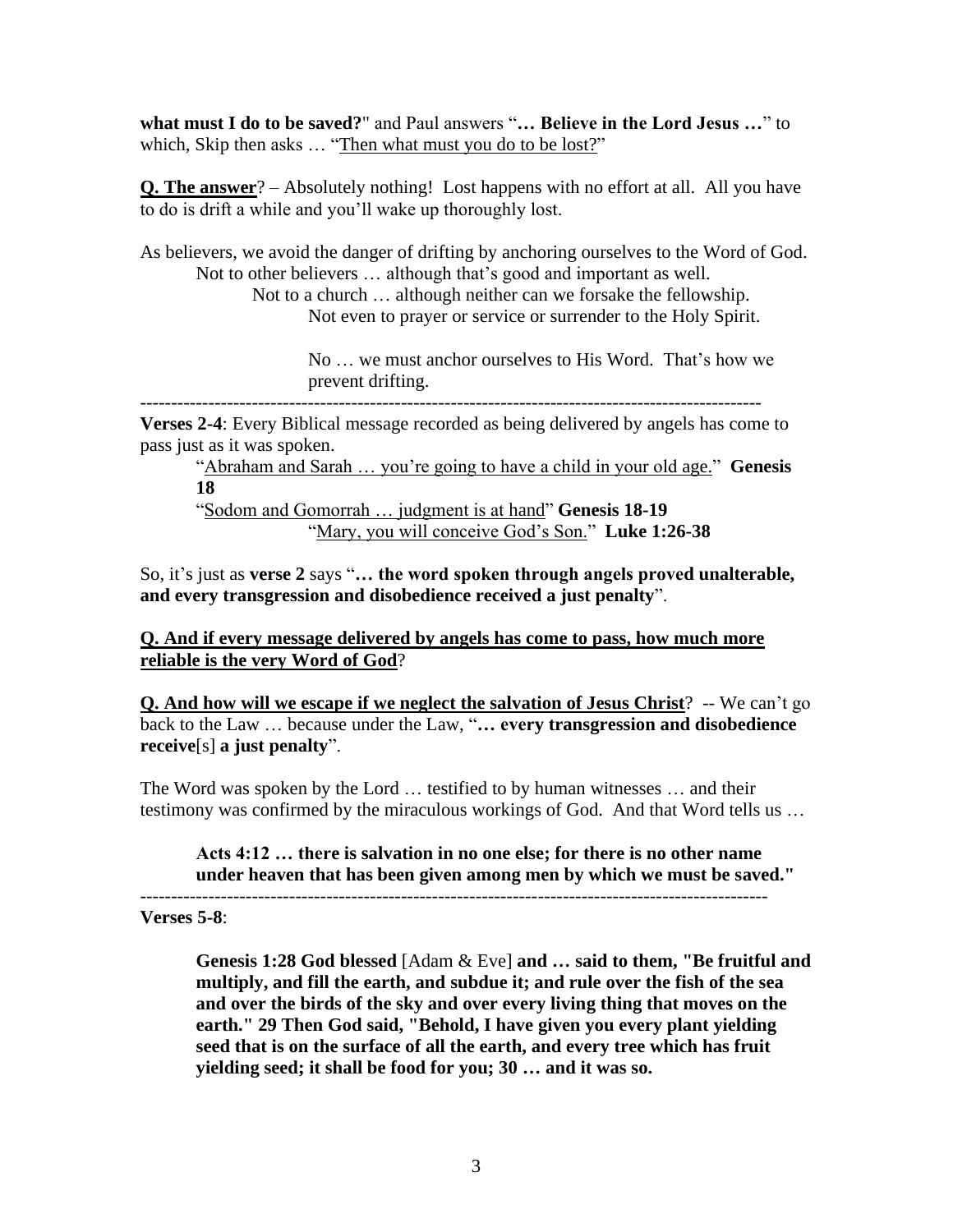That was God's original and perfect plan … but man blew it! Man forfeited his dominion over creation. Sold it to Satan for the price of sin.

Listen to ...

# **Romans 8:20 … the creation was subjected to futility, not willingly, but because of Him who subjected it, in hope 21 that the creation itself will … be set free from its slavery to corruption into the freedom of the glory of the children of God.**

If you could travel at the speed of light (186,000 miles per second) and you set a course across this little constellation of stars and planets we call the Milky Way Galaxy … it would take you 100,000 years. Because it's six trillion miles from one side of this Galaxy to the other.

But … the Milky Way Galaxy is only one of an estimated 100 trillion galaxies just like it in our universe. One hundred trillion galaxies like ours … indeed …

# **Hebrews 2:6 … "WHAT IS MAN, THAT YOU REMEMBER HIM? OR THE SON OF MAN, THAT YOU ARE CONCERNED ABOUT HIM?**

But here's the other thing … the Milky Way Galaxy contains more than 100 trillion stars and it's currently traveling through space at 200,000 miles per hour.

*When I was a sophomore in high school one of the coaches decided I should throw the shot-put. Now the shot-put, if you're not familiar with it … is a 12-pound ball of steel that you throw straight out by extending your arm. The strength to toss doesn't come from your arm … it comes from your legs and your torso and your shoulders. And it's hard!* 

*A 30-foot toss is a pretty good one at that level. Now the pros will toss that thing 70 feet or more and they throw a 16-pound ball, but the force necessary to propel that thing that far is really incredible.* 

But put that in perspective … our galaxy contains more than 100 trillion stars and it's traveling at 200,000 miles per hour.

**Q. What kind of force was required to start this thing in motion at that speed**? – Backing up **one verse** from where the writer of **Hebrews** is quoting … listen to **Psalm 8** …

**3 When I consider Your heavens, the work of Your fingers, The moon and the stars, which You have ordained; 4 What is man that You take thought of him, And the son of man that You care for him?** 

God literally flicked, not just the Milk Way, but all 100 trillion galaxies into motion with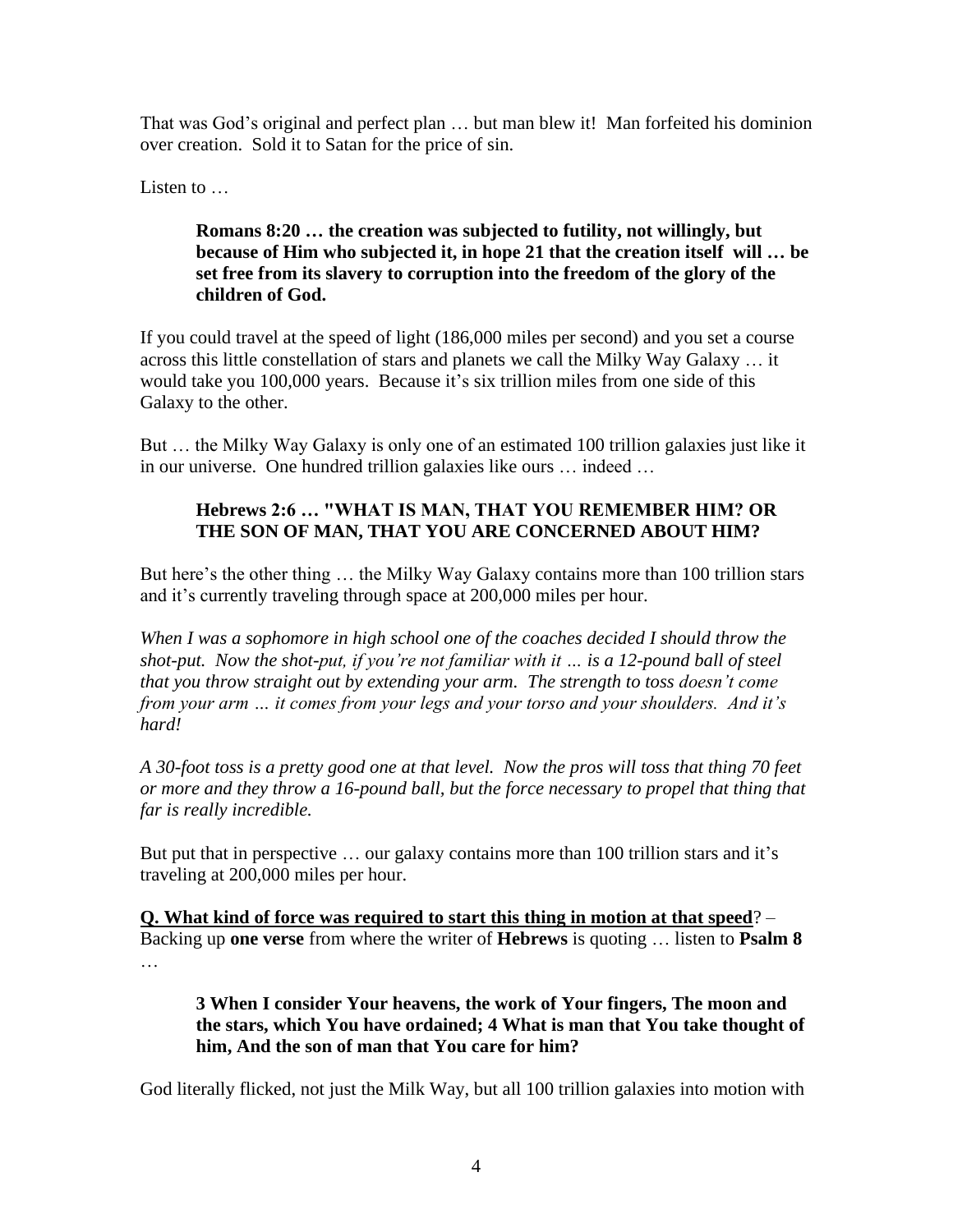His finger and they're still cruising at 200,000 miles per hour. Now that's thrust!

**Q. What is man, that a God that big and that powerful is mindful of Him**? -- We should all join David in amazement at this God of ours.

We're not going to do an in-depth study of angels here in **Hebrews**, but it is an important topic, so I do have a couple of tidbits for you:

**1**. As human beings, we're presently a little lower than the angels on the rank scale (**1st Peter 1:12**). And when God came to this earth as a man, even He took on that inferior role.

**2**. But … **1st Corinthians 6:3** tells us that one day **… we will judge angels …** a passage, as you might imagine … that gets debated, but looking to some of the **related verses**, I think, is clarifying …

### **2nd Peter 2:4 … God did not spare angels when they sinned, but cast them into hell and committed them to pits of darkness, reserved for judgment**

That's speaking, of course, of fallen angels … the angels who rebelled with Satan against the authority of God. The other passage is **Jude 6** …

# **And angels who did not keep their own domain, but abandoned their proper abode, He has kept in eternal bonds under darkness for the judgment of the great day**

So what Paul seems to be saying in **1st Corinthians 6:3** is not that we will judge God's angels for the job they did or didn't do as ministers on our behalf … but that we will, in some form or fashion, be involved in the judgment of the fallen angels.

-----------------------------------------------------------------------------------------------------

**Verses 9-10**: He suffered, and He died on your behalf … on my behalf. Even though man forfeited his dominion through sin … Jesus did not.

So, even though we no longer see all things subjected to man as it was in creation … we can trust that all things are still under the control of our God and Savior.

### **Philippians 2:8 Being found in appearance as a man, He humbled Himself by becoming obedient to the point of death, even death on a cross. 9 For this reason also, God highly exalted Him, and bestowed on Him the name which is above every name**

Jesus came as a man … like us … and as such, He was lower than the angels.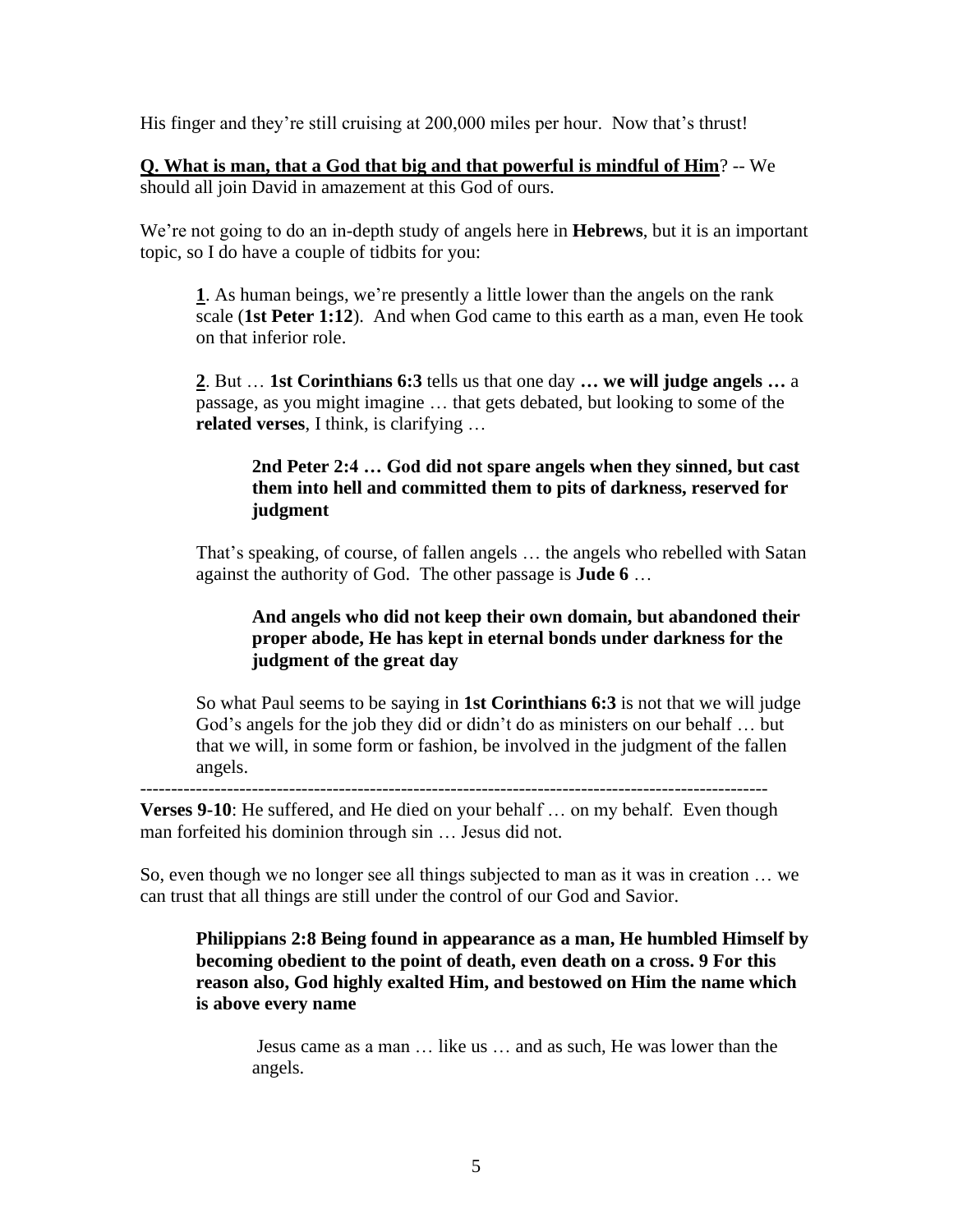He suffered and died.

And because He suffered and died, He's now crowned with glory and honor  $\ldots$  a reward of obedience.

And because He's crowned as King, He has the authority to exercise His will of grace in calling His death a just penalty for our sin.

And finally … God is the God of all … so it was fitting for Him to subject Himself to such sufferings for our sake.

What an amazing statement … it was "**fitting**" for Jesus to humiliated, tortured and crucified for us!

**Q. Really ... what's "fitting" about that**? -- It's like God giving us the benefit of doubt … which, in and of itself, requires an enormous load of grace and mercy because God does not doubt … He knows.

Never-the-less, in His grace and mercy we get the benefit of doubt. Meaning … we weren't there when Adam sinned. We really had nothing to do with it. But if we're honest, most of us would admit that we wouldn't have lasted even as long as Adam and Eve did.

But it was different for the angels. **Revelation 12:4** tells us that 1/3 of the angels of Heaven followed Satan in his rebellion against God and each and every one of them did so consciously and willingly. They were there and they knew what they were doing.

See if you look at the account of the fall of man as Paul recorded it in **Romans chapter 5** … he talks about the fact that it was Adam and Eve who sinned and that by that sin, they opened the door to sin … they forfeited their dominion over this world … gave control to Satan and in so doing, they brought the curse of temptation into our lives.

### **Romans 5:12 … through one man sin entered into the world, and death through sin, and so death spread to all men, because all sinned**

Now it gets a little philosophical … but profound. See … we often curse Adam for imparting to us a sin nature. For genetically giving to us the desire for sinful things.

But I want you to consider for a moment … Adam sinned … yes … but it wasn't Adam's plan to give a sin nature to every man, woman and child who would come after him … that was God's plan.

**Q. But why would He do that**? – To leave us the benefit of doubt.

# **Q. Do you remember what Jesus cried from the cross in Luke 23:34**?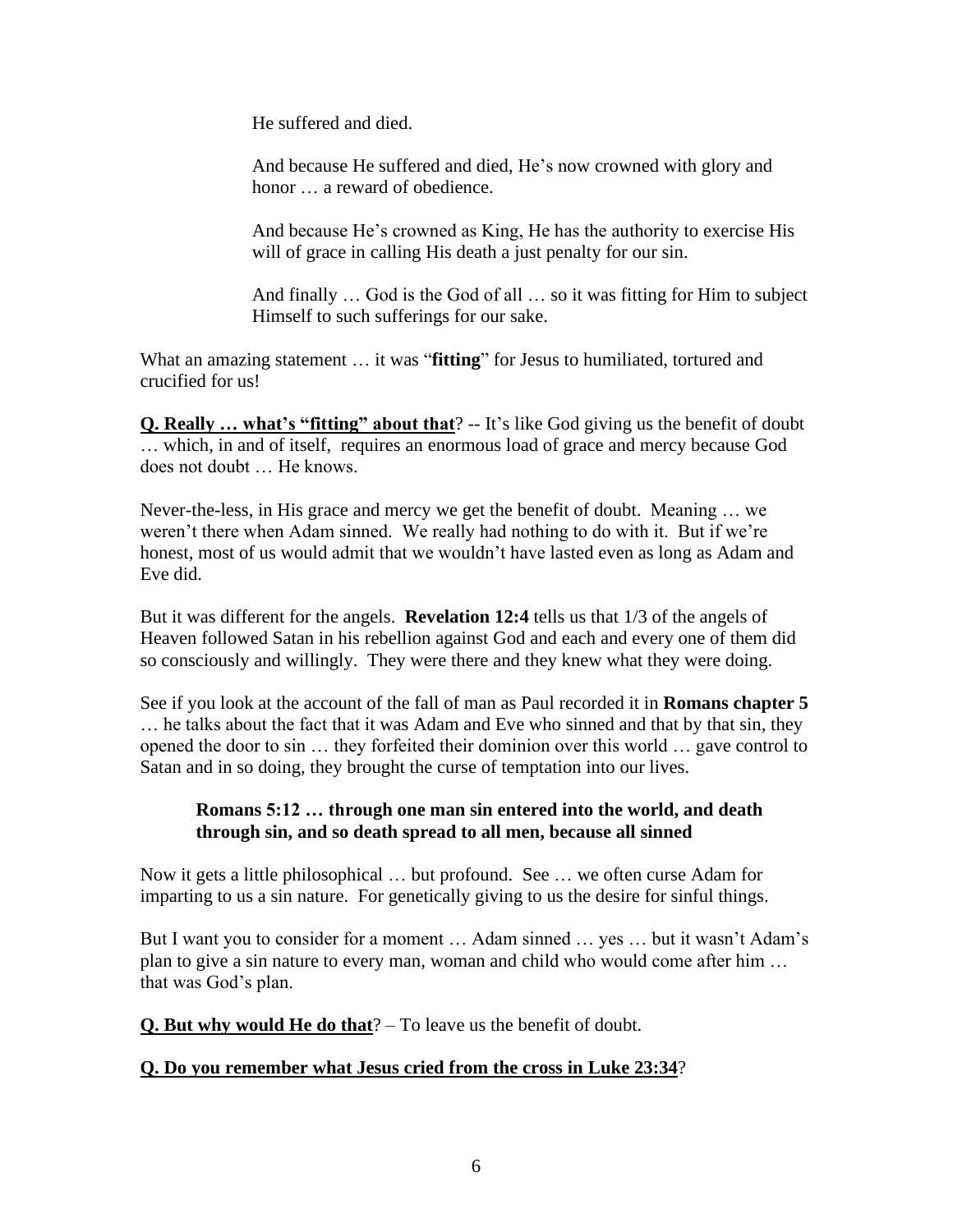### **… "Father, forgive them; for they do not know what they are doing." …**

If you're like me … you've read that statement and thought … "What a great Guy … full of grace and mercy … ask the Father to forgive those soldiers. So loving that He even wants all those mean people at the foot of the cross to be forgiven.", but it's much bigger than that.

Because Jesus didn't just ask the Father to forgive the soldiers and the people at the foot of the cross. He was also speaking of you and me.

And it's a very significant statement that's generally underappreciated. We too often, mentally stop reading after … "**Father, forgive them**" and we miss the very important second half … "**for they do not know what they are doing**".

See … Jesus is our defense attorney, and this is the plea He enters on our behalf. **"… they do not know what they are doing."** 

It's a claim of temporary insanity and that means the difference between premeditated murder and manslaughter. We all agree that Jesus died for our sins. Or better stated … we killed Jesus with our sins. But by these words Jesus makes our case for the lower charge of manslaughter.

To see the significance of that you have to recall the Old Testament picture that illustrates this New Testament truth. Way back in **Numbers 35** and **Joshua 21**, God established what He called Cities of Refuge.

Places where those guilty of manslaughter could take refuge, but those guilty of premeditated murder were not eligible. For them there was no safe place … no call for forgiveness. But if it was manslaughter … the guilty party could flee to one of these established places. But once they'd entered the city, they had to remain within its walls to have protection.

And under the New Covenant in Christ … He is our city of refuge. And in Him we have protection inside the boundaries of His will.

The wisdom and the mercy and the grace and the love of this unbelievable plan are "**fitting**" to the nature of our God and have purchased forgiveness for us without violating God's own boundaries of right and wrong.

**Conclusion**: As the writer shows us the superiority of Christ by comparing Him to all people … all beings … all things … part of the goal of the argument is to convince us … as we face the magnitude of Christ and as we consider His power and His wisdom … part of the goal of the argument is to convince us to … give up … to surrender.

\_\_\_\_\_\_\_\_**\_\_\_\_\_\_\_\_\_\_\_\_\_\_\_\_\_\_\_\_\_\_\_\_\_\_\_\_\_\_\_\_\_\_\_\_\_\_\_\_\_\_\_\_\_\_\_\_\_\_\_\_\_\_\_\_\_\_\_\_\_\_\_\_**

He wants us to throw our hands in the air and just give up the fight … to see how outmanned we really are … how impossible it would be to win and just give up our lives